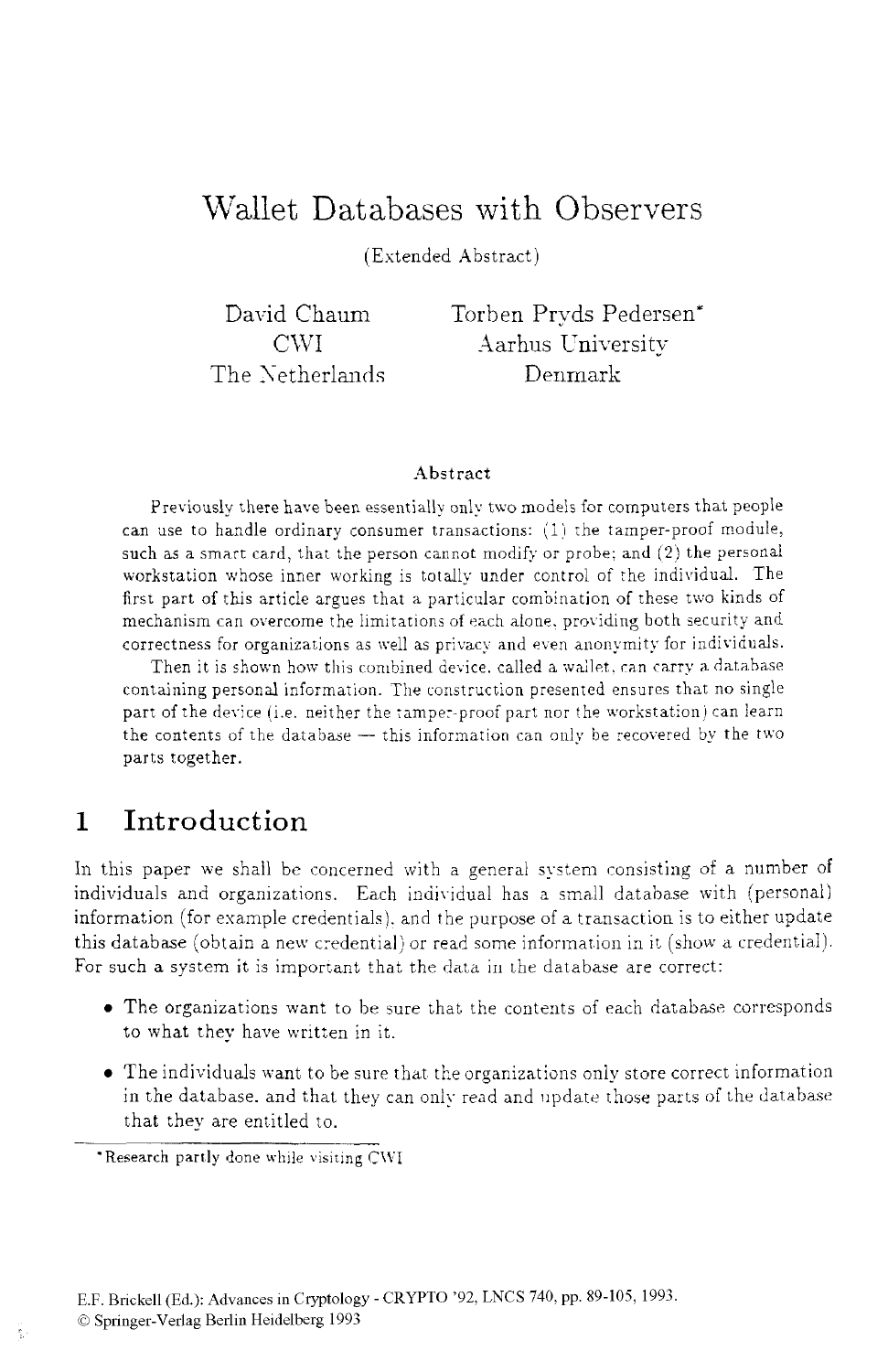Another basic requirement is that it should be possible for the individuals to participate anonymously in certain transactions. If. for example, the database contains medical information, which is needed in an investigation of a particular disease. the owner might require anonymity in order to participate in this investigation. There are, however, many other kinds of transactions, such as financial transactions, in which the issue of privacy is essential **a,s** well.

Section 2 argues that the *electronic wallet* is well suited for this scenario. An electronic wallet consists of two parts:

- $\bullet$  **A** small, hand-held computer controlled by the user-denoted by  $C$ , for "computer"; and
- $\bullet$  A tamper-proof module issued by the organizations-denoted by  $T$ , for "tamperproof.

These two parts are arranged in such a way that T can only talk with *C* and not the outside world. This might be achieved bv embedding *T* inside C. XI1 communication with organizations is via  $C$ . It is essential that there is no "alternative way" that  $T$  can send messages to or receive messages from the outside world.

In the second part of the paper practical protocols are presented. First a new blind signature technique is presented in Section 3. Then Section 4 shows how, using the blind signatures,  $T$  can get a certified public key, which it can use to sign messages and thereby authenticate the actions taken b\: C. Then Section *5* presents the database protocols. In particular, it is shown how  $T$  can validate the information sent from the wallet without even knowing the contents of the database.

# *2* Possible Settings

This section discusses the advantages and disadvantages of different devices for use by individuals in a system including users and organizations, as described above. We shall primarily be concerned with how well the Yarious alternatives support the requirementas of correctness and privacy.

# **2.1 Correctness** and Privacy

Correctness basically means that the data stored in a persou's database can only be read or updated by the organizations/individuals that have permission to do so (according to some initially agreed rules). Note that these rules could say that a person is not allowed to change (parts of) his own database. and they could even (in extreme situations) specify that the user may not read parts of the database.

The terms *posztzvc crcdentzul* and *neyatiw credential* will be used *to* denotc information in the database. which is to the advantage and disadvmtage of the person, respectively. A bad criminal record is an example of a negative credential. The user may want to delete negative credential in the database, but this should, of course, be infeasible.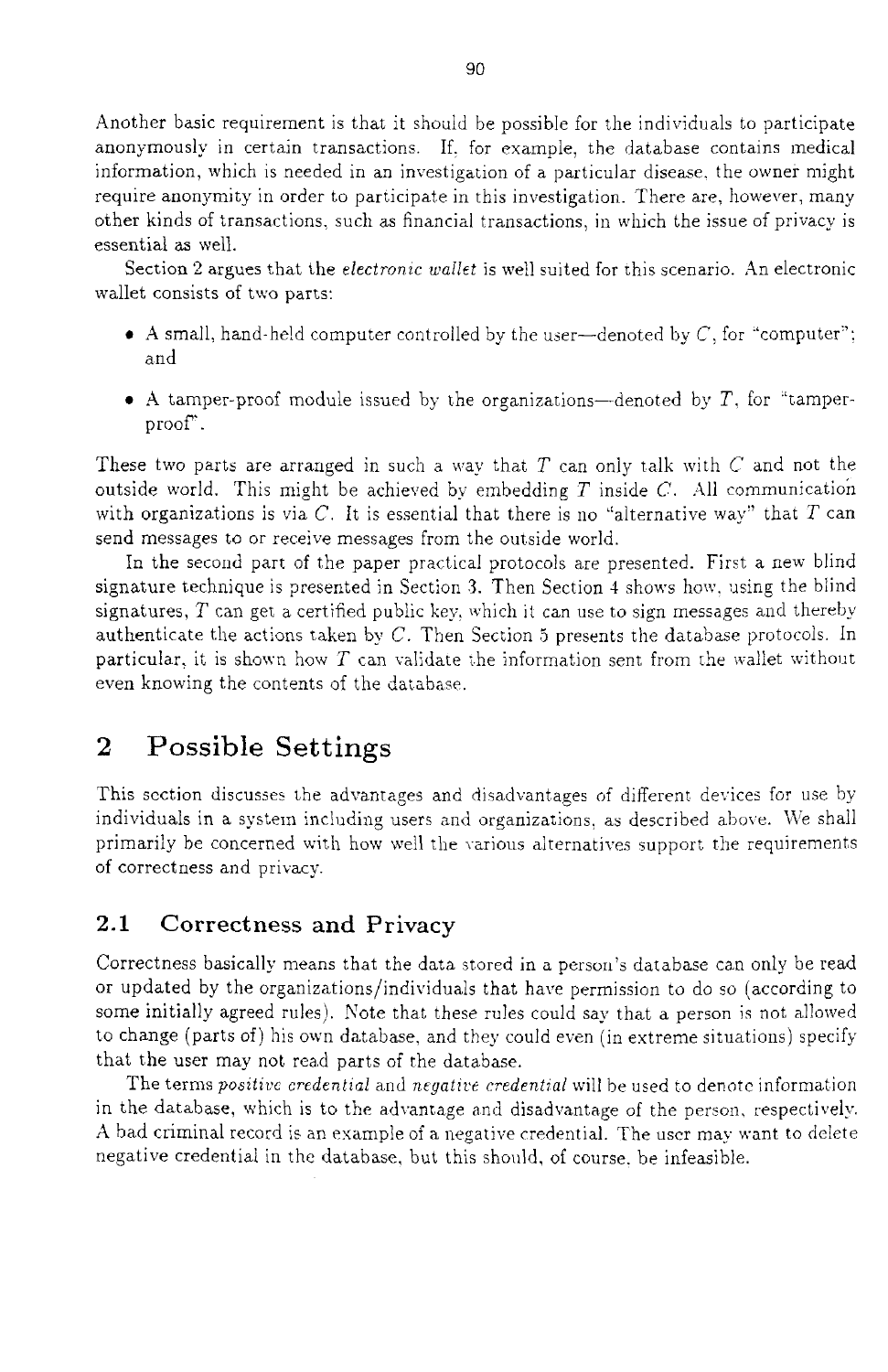By one-show credential we mean a credential that the individual is allowed to show only once. Electronic money, which may be spent only once, is a typical example of a **ane-show** credential.

While correctness is the most important requirement for organizations, privacy might **be the** important issue for individuals (at !east in some situations), and it is essential for **Feneral** acceptance of the system. We distinguish three levels of privacy:

*Pure trust:* 

Information about the individual may be revealed during a transaction-the individual cannot do anything *to* enhance his privacy, but must trust the organization to maintain it.

*Computatio.na1* privacy:

If the individual follows the prescribed protocols, the organization cannot learn anything about him unless it can make a computation assumed to be infeasible.

*Unconditional privacy:* 

If the individual follows the prescribed protocols, even an all powerful organization cannot learn anything extra about him.

## **2.2** Possible Approaches

We now analyze how two very different devices meet the demands of correctness and privacy outlined above. We first consider a device trusted completely by the individuals and then a tamper-proof device issued by the organizations (or an issuing center trusted by the organizations). This analysis then leads to the definition of electronic wallets.

#### Computer alone

First consider the situation where the user just has a computer, which he controls completely. In particular, he can delete or change any part of the memory, and he determines all messages which the device sends to the outside world.

Using the techniques of [Cha84] and [CFN90] it is possible to obtain unconditional privacy in this scenario in an efficient way. However, this setting makes it very difficult for the organizations to prevent users from deleting negative credentials or using one-show credentials more than once.

For example, in the case of an off-line electronic payments system, it is only known how to catch cheaters, who spend copies of the same electronic coin more than once, "after the fact". This method furthermore requires a large central database in which all valid coins are collected and compared (see [CFNSO]). but this only has to be done periodically.

In short, this setting can give unconditional privacy. whereas no really efficient method for correctness is known.

#### **Tamper-proof only**

In this setting each individual has a tamper-proof module (packaged as a smart-card. for instance) issued by the organizations. Hence the organizations trust the correctness of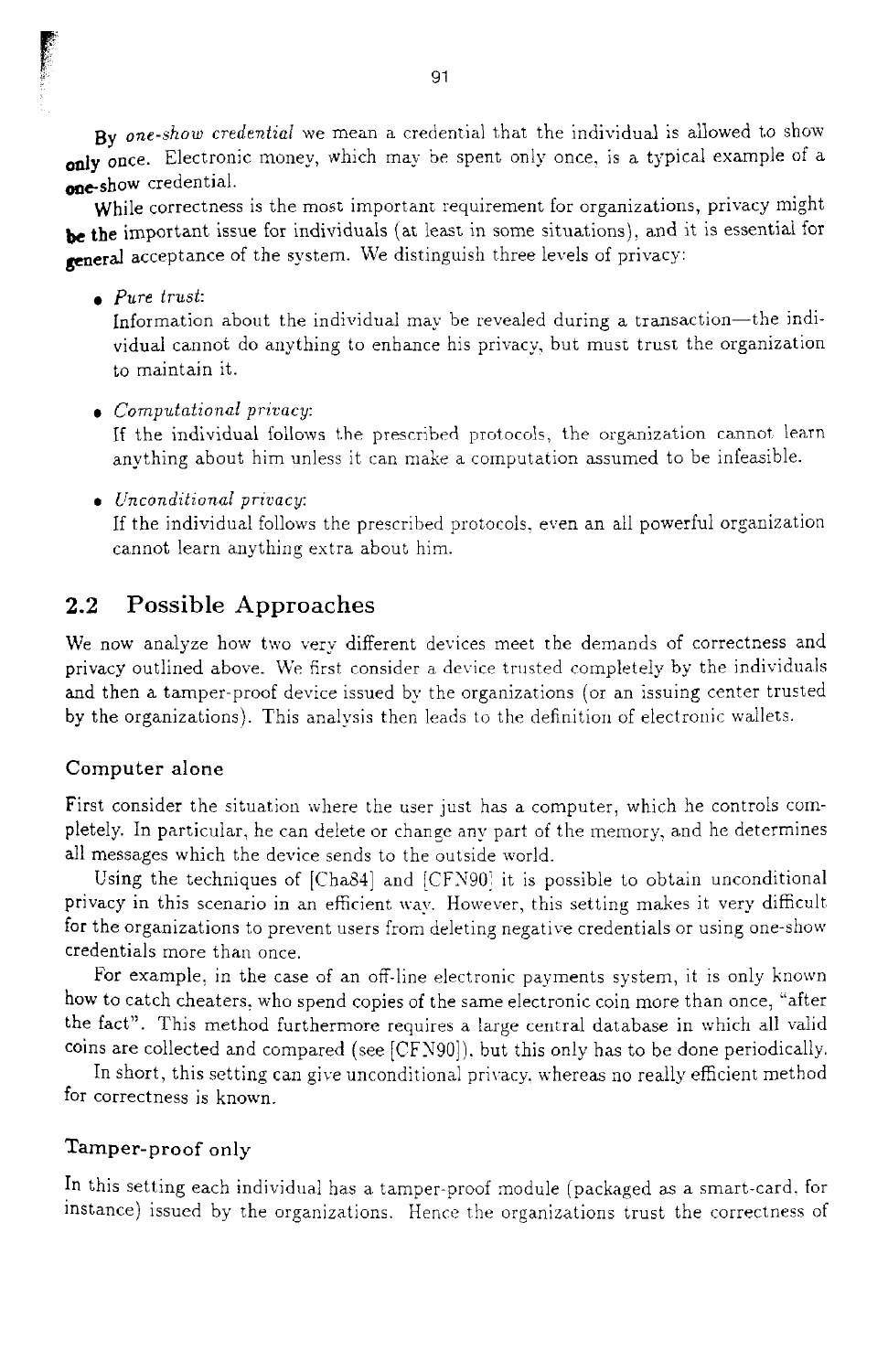the messages sent by the card, whereas the user does not even know which messages are bcing sent.

This approach gives correctness quite easily. because the tamper-proof part has to be broken in order *to* compromise the system. Furthermore, if cryptographic techniques are added it is sometimes possible to make systems in which cheating requires breaking the tamper resistant part *and* the cryptographic methods. Off-line electronic cash is an example of such a system.

If a tamper-proof unit is used to store negative credentials, the owner can delete these by destroying or throwing away the card. However, in this way he will also delete the positive credentials and, furthermore: the organizations will detect it the next time they need the card. In order to recover from such intentional as well as accidental losses of credentials, the system can have a back up facility for recovering such lost credentials. Hence, this approach can provide a very high degree of correctness.

The disadvantage of using the tamper-proof unit alone is that it only provides a low level of privacy. as the user has no control over the messages sent from the card. Therefore the card can (in principle) send any message that it likes during a transaction (e.g. the identity of the user). Hence, it can only give pure trust.

#### $Electronic$  Wallets

The above analysis of two extreme settings shows that neither a user controlled computer nor a tamper-proof device alone can give sufficiently efficient and secure solutions. Electronic wallets can be thought of as a way to obtain the benefits of both approaches by a suitable combination.

Since no device that ailows a tamppr-proof device *to* communicate directly with the organizations can give a higher level of privacy than pure trust, the device must be constructed in such a way that rhe tamper-proof device cannot send messages to the organizations.

Thus the device should consist of a user controlled computer,  $C$ , with a tamper-proof unit, T, (sometimes called an *observer).* which on behalf of the organizations ensures that *C* cannot deviate from the prescribed protocols or change any information in its database. The electronic wallet is the simplest such device as it only has a single such observer *(T).*  It might be useful (for example in order to make fault recovery easier) to have more than one observer, but such an approach does not seem to add significantly more power to the wallet.

Note, that  $C$  can freely communicate with the outside world without the knowledge of *T*, but the honest organizations will only accept messages which are approved by *T*.

The rest of this paper presents protocols. which show how *T* can control the actions of  $C$ . The fact that  $T$  may not communicate directly with organizations means that these protocols must be secure against

#### *0 mfiow:*

*No* matter how *T* and the organization deviate from the prescribed protocol, if *C* follows the protocol, the organization cannot send any extra (subliminal) information to T.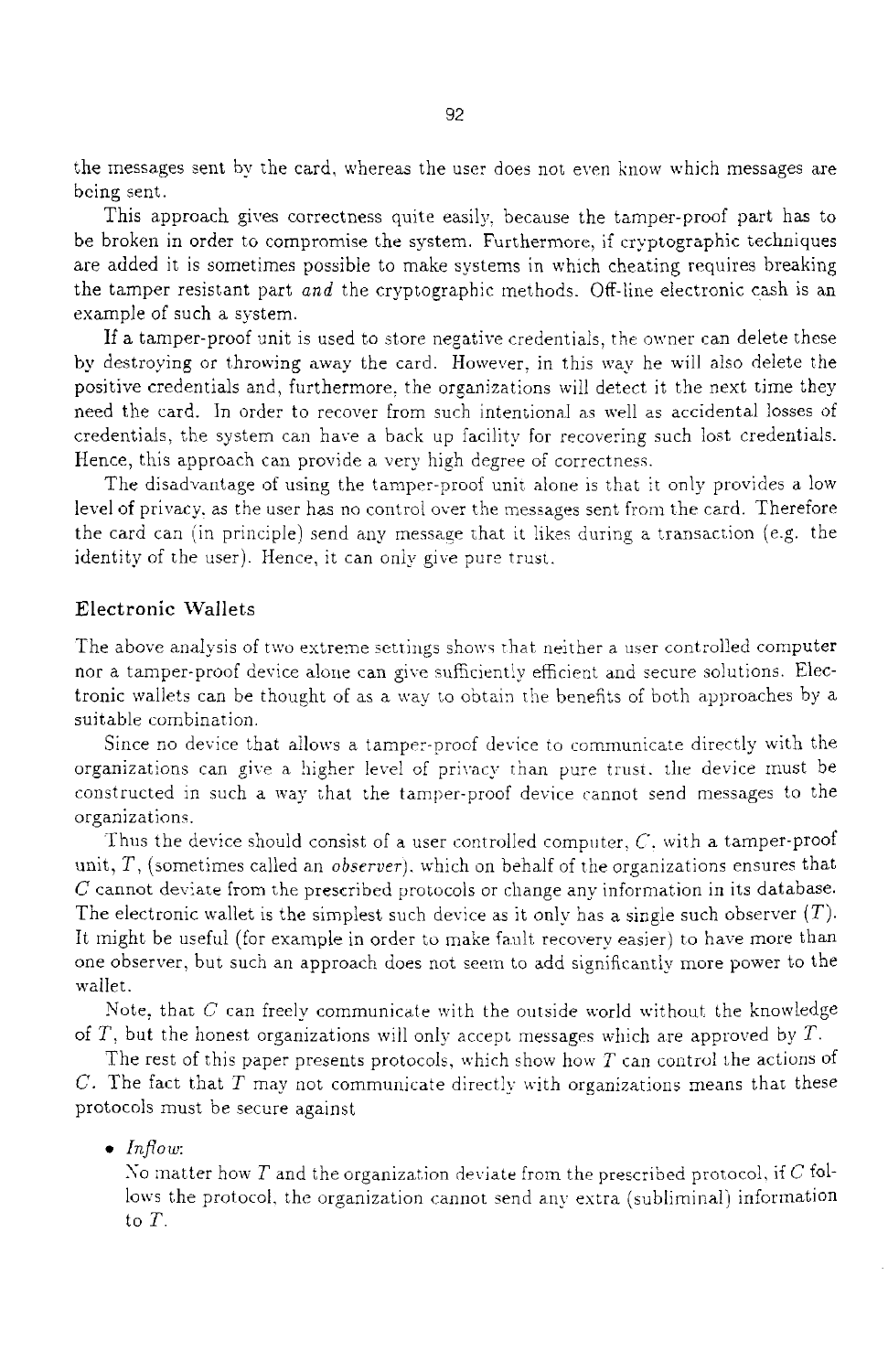$\bullet$  *Outflow:* 

No matter how  $T$  and the organization deviate from the prescribed protocol. if C follows the protocol, *T* cannot send any extra (subliminal) information to the organization.

This means that even if the organization places a malicious observer in the wallet, there is no way that it can send **back** any information about the owner.

If all protocols are secure against outflow, then the security against inflow is not that significant, because *T* cannot tell other organizations what it learns. However, if it is important that  $T$  does not reveal any secrets in case it is returned to the organizations, the protocols must be secure against inflow as we!l.

# **3** The Signature Scheme

This section presents the signature scheme which will be used in this paper. The notation is introduced, the basic signature scheme is described, and it is shown how it can be used in wallets. Then it is shown how to make blind signatures.

### **3.1** Notation

Let q be a prime. The protocols to be presented work for any group,  $G_q$  of order q. As an example of such a group we consider another prime, p, such that  $q$  divides  $p - 1$ , and define  $G_q$  as the unique subgroup of  $\mathbb{Z}_p^*$  of order q. The element  $g \in G_q$  will always be a generator of  $G_q$ . It will be assumed that all parties know  $p$ ,  $q$  and  $g$ .

The discrete logarithm of  $h \in G_q$  with respect to g is denoted by  $\log_q h$ , and the number of bits of an integer,  $x$ , will be denoted  $|x|$ .

## **3.2 The** Basic Scheme

This subsection presents the signature scheme which will be used in the following protocols.

The public key of the scheme is

$$
(p,q,g,h),
$$

where  $h \in G_q \setminus \{1\}$  and the corresponding secret key is  $x = \log_q h$ .

Let  $m \in G_q$  be a message. The signature on *m* consists of  $z = m^x$  plus a proof that

$$
\log_q h = \log_m z.
$$

Given *m* and *z*, consider the following protocol:

- 1. The prover chooses  $s \in \mathbb{Z}_q$  at random and computes  $(a, b) = (g^s, m^s)$ . This pair is sent to the verifier.
- 2. The verifier chooses a random challenge  $c \in \mathbb{Z}_q$  and sends it to the prover.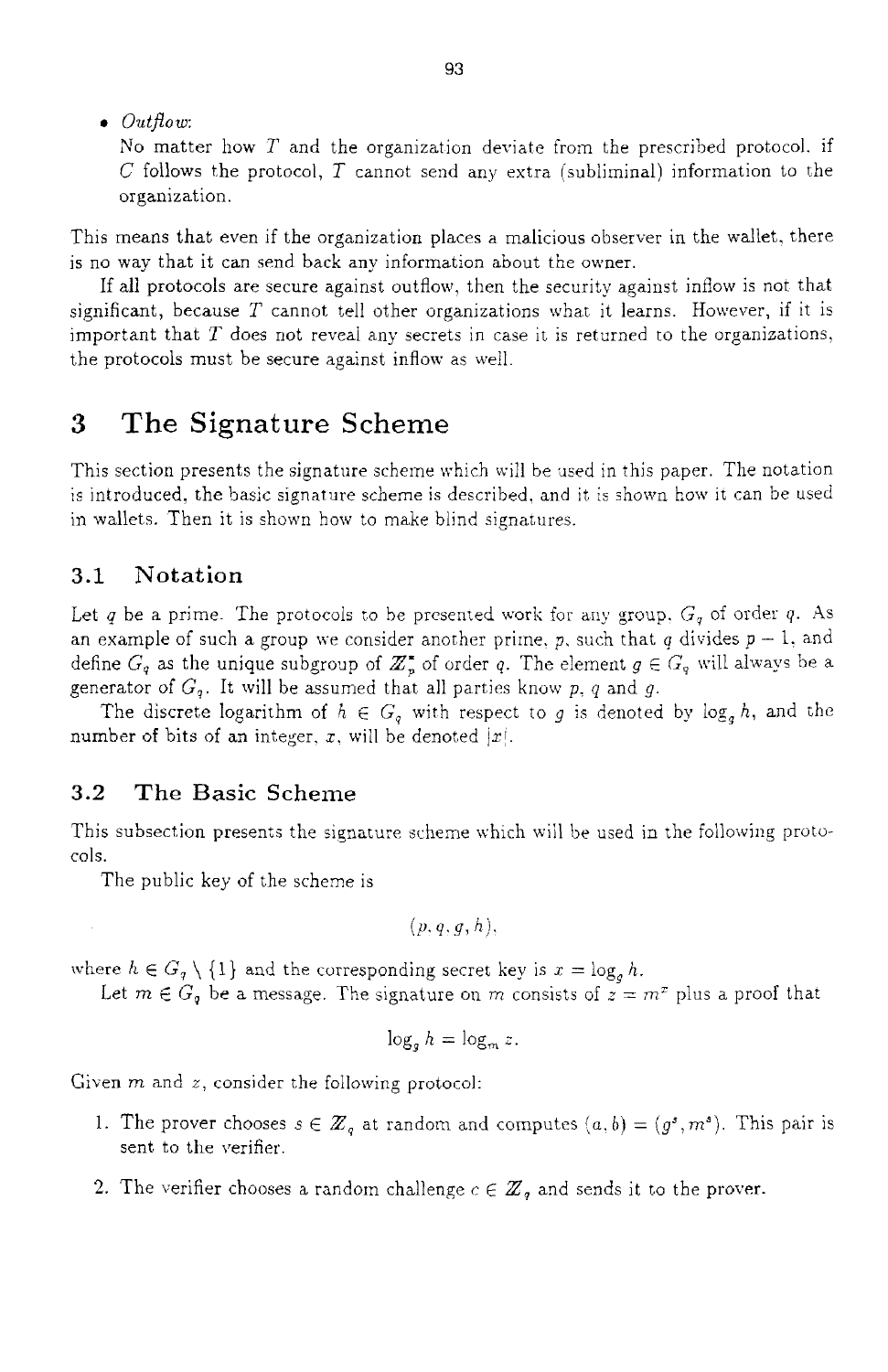- **3.** The prover sends back  $r = s + cx$ .
- 4. The verifier accepts the proof if

 $q^r = a h^c$  and  $m^r = b z^c$ .

If the prover can send correct responses  $r_1$  and  $r_2$  to two different challenges,  $c_1$  and  $c_2$ then  $g^{r_1-r_2} = h^{c_1-c_2}$  and  $m^{r_1-r_2} = z^{c_1-c_2}$ ,

$$
q^{r_1-r_2} = h^{c_1-c_2} \quad \text{and} \quad m^{r_1-r_2} = z^{c_1-c_2},
$$

and hence 
$$
\log_{\mathfrak g} h = \log_m z = \frac{c_1 - c_2}{r_1 - r_2}
$$

since  $c_1 \neq c_2$  mod *q* implies that  $r_1 \neq r_2 \mod q$ . Now let *H* be a one-way hash function (as in the Fiat-Shamir scheme, see [FSS7]). Given this function and the above protocol the signature on  $m$  is

$$
\sigma(m)=(z,a,b,r).
$$

It is correct if  $c = H(m, z, a, b)$  and

$$
g^r = a h^c \qquad \text{and} \qquad m^r = b z^c.
$$

Hence, a signature on a |q| bits message is  $|q| + 3|p|$  bits long.

Kow consider attempts to forge signatures given only the public key. If *H* has the property that it is as difficult to convince a verifier, who chooses  $c := H(m, z, a, b)$ , as a verifier who chooses the challenge at random *(H* is like a random oracle), it is not feasible to make signatures without knowing *1.* 

Furthermore, it does not seem to help a forger to execute the proof that  $\log_q h = \log_m z$ with the signer for the following reason. Consider the modification of the proof system in which the challenge. c, is chosen from a subset  $A \subseteq \mathbb{Z}_q$  instead of  $\mathbb{Z}_q$ . For any such subset an execution of this modified scheme can be simulated perfectly in expected time  $O(|A|)$ . In particular this simulation is feasible if  $|A|$  is polynomial in  $|q|$ . It is an open question to prove that executions of the protocol are secure, when A equals  $\mathbb{Z}_q$ , but we conjecture that no matter which  $c \in \mathbb{Z}_q$  is chosen as challenge, the signer reveals no other information than the fact that  $\log_a h$  equals  $\log_m z$ .

Finally remains the possibility that a forger can construct a false signature by combining various given signatures  $(m_i, \sigma_i)$ , where the forger has chosen  $m_i$  adaptively (see  $[\text{GMR88}]\text{. If } z_i = m_i^z \text{ then}$ 

$$
z_1 z_2 = (m_1 m_2)^x.
$$

Hence there is a multiplicative relation which might be useful for a forger. However, the use of *H* should prevent the forger from combining different signatures into a new signature.

### **3.3 Signatures** by *T*

This section shows how the above signature scheme can be used by the tamper-proof device  $T$  in a wallet. The problem, that we have to deal with, is that  $T$  cannot be allowed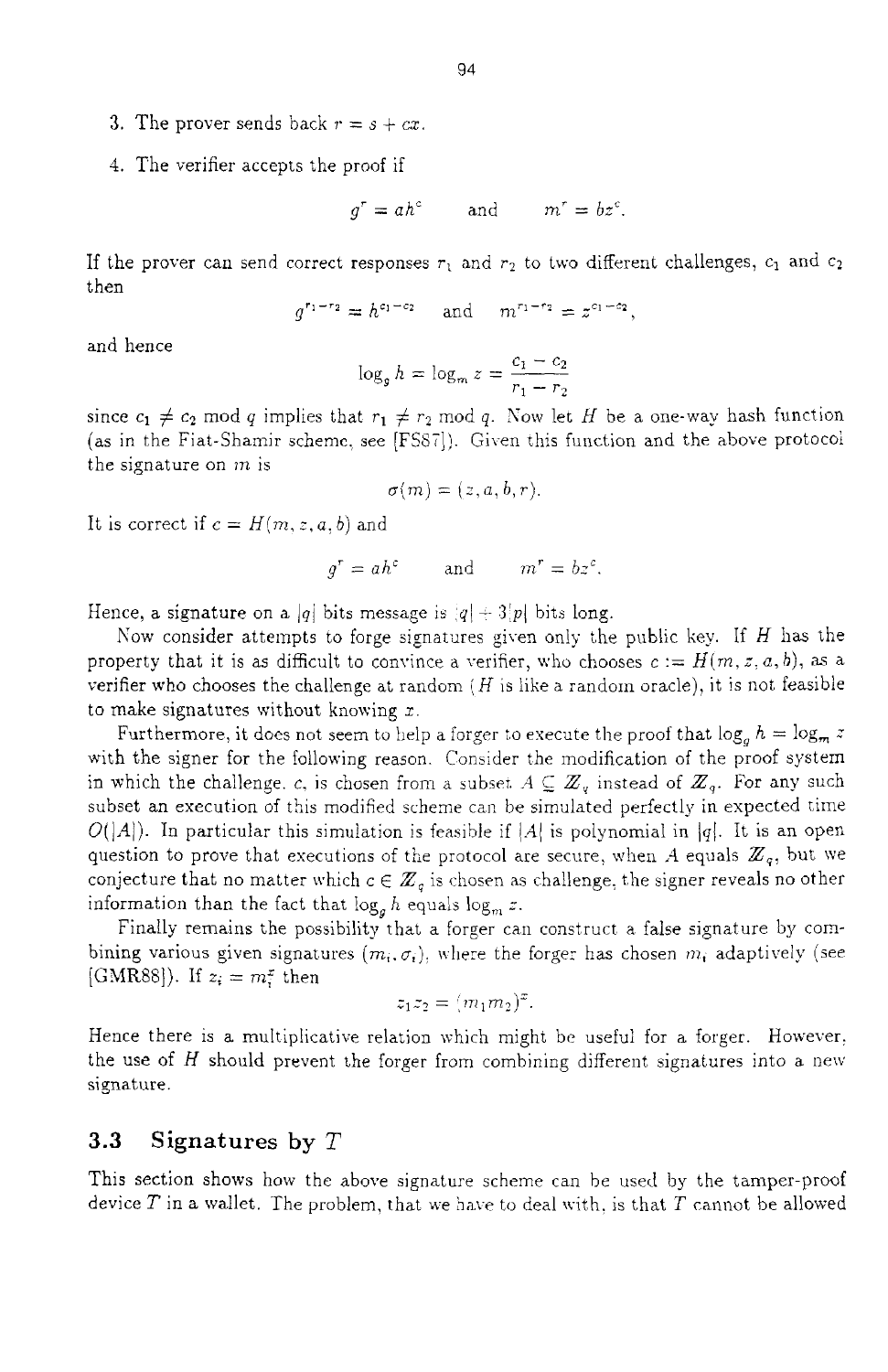*to* choose *a* and *b* alone, as it can encode some information in these two numbers. We therefore generate these two numbers using a coin-flipping protocol. If *T* has a puhiic key  $(p, q, g, h_T)$  and a corresponding secret key  $x_T = \log_a h_T$  it can sign a message  $m \in G_q$  as follows:

- 1. *C* chooses  $s_0 \in \mathbb{Z}_q$  and  $t_0 \in \mathbb{Z}_q$  at random and sends  $\alpha := g^{s_0} h_T^{t_0}$  to *T* (a commitment to  $s_0$ ).
- 2. *T* chooses  $s_1 \in \mathbb{Z}_q$  at random and sends  $a_1 := g^{s_1}$  and  $b_1 := m^{s_1}$  to C.
- **3.** *C* sends  $(s_0, t_0)$  to T and computes  $a := a_1 g^{s_0}$  and  $b := b_1 m^{s_0}$ .
- 4. *T* verifies that  $\alpha$  equals  $g^{s_0} h_T^{t_0}$  and computes  $(a, b) := (a_1 g^{s_0}, b_1 m^{s_0}).$
- 5. *T* computes  $c := H(m, m^{r})$ , *a*, *b*) and  $r := s_0 + s_1 + c x_T \mod q$ .

The signature on *m* is  $(m^{x_T}, a, b, r)$ .

It is not hard to see that if *C* follows thc protocol then *a* and *h* nre uniformly distributed in  $G_q$ . Furthermore, C can only open  $\alpha$  as some  $s'_0 \neq s_0$  if it can find  $x_T$ . Hence, if T follows the protocol and *C* does not know  $x_T$ , then a and *b* are random elements of  $G_T$ .

#### Proposition **3.1**

The above protocol for making signatures has the following two properties:

- 1. If C follows the protocol, then the signature is randomly distributed among the signatures on  $m \rightarrow$  even if a cheating  $T$  has unlimited computing power.
- 2. If *T* follows the protocol, then a poljmomially bounded cheating *C* learns no more than a raridom signature on *m.*

#### Proof

Both claims follow from the fact that the coin-flipping protocol in Step 1- **4** above has the following two properties:

- 1.  $(a, b)$  is uniformly distributed among the possible pairs, if C follows the protocol  $$ even if a cheating T has unlimited computing power (because  $\alpha$  contains no Shannon information about  $s_0$ ).
- 2. A polynomially bounded *C* can only open  $\alpha$  in two different ways if it knows log<sub>a</sub>  $h_T$ .

**rn** 

## **3.4** Blind Signatures

To get **a** blind signature on the message *7n* in the above scheme one chooses a random  $t \in \mathbb{Z}_q^*$  and asks the signer to sign  $m_0 = m^t$ . Let  $z_0 = m_0^x$ . Then the signer proves that  $\log_g h = \log_{m_0} z_0$  in such a way that the messages are blinded:

1. The signer chooses  $s \in \mathbb{Z}_q$  at random and computes  $(a_0, b_0) = (g^s, m_0^s)$ . This pair is sent to the verifier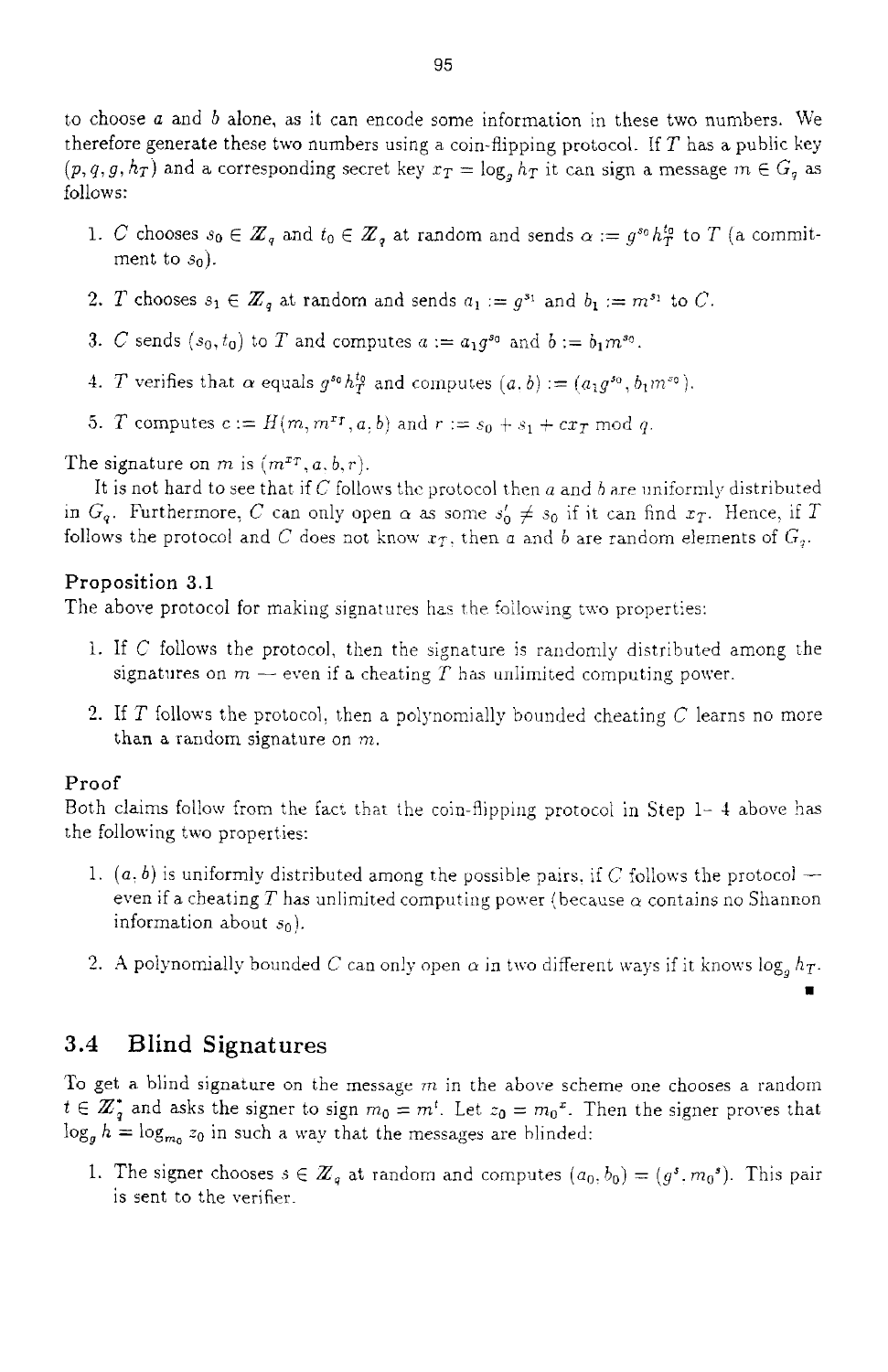2. The verifier chooses  $u \in \mathbb{Z}_q^*$  and  $v \in \mathbb{Z}_q$  at random and computes

$$
a = (a_0 g^v)^u
$$
 and  $b = (b_0^{1/t} m^v)^u$ .

(If both parties follow the protocol  $a = (g^{s+v})^u$  and  $b = (m^{s+v})^u$ .) Then the verifier computes  $z = z_0^{1/t}$ , the challenge  $c = H(m, z, a, b)$  and the blinded challenge  $c_0 =$  $c/u$  mod *q*. The verifier sends  $c_0$  to the signer.

- 3. The signer sends back  $r_0 = s + c_0 x$ .
- **4.** The verifier accepts if

$$
g^{r_0} = a_0 h^{c_0}
$$
 and  $m_0^{r_0} = b_0 z_0^{c_0}$ .

The verifier computes  $r = (r_0 + v)u \mod q$  and

$$
\sigma=(z,a,b,r).
$$

#### Proposition **3.2**

 $\sigma$  is a correct signature on  $m$ , if the verifier accepts in the above protocol.

#### Proof

Let  $c = H(m, z, a, b)$ . We have to prove that

$$
g^r = ah^c \quad \text{and} \quad m^r = bz^c.
$$

The first equality follows from

$$
g^r = (g^{r_0}g^v)^u = (a_0h^{c_0}g^v)^u = (a_0g^v)^u h^{c_0u} = ah^c
$$

and the second from

$$
m^{r} = m^{ur_0} m^{ur_0}
$$
  
=  $(m_0^{1/t})^{ur_0} m^{vu}$   
=  $(m_0^{r_0})^{u/t} m^{vu}$   
=  $(b_0 z_0^{c_0})^{u/t} m^{vu}$   
=  $(b_0^{1/t} m^{v})^{u} z_0^{uc_0/t}$   
=  $b z^{c}$ .

#### Proposition *3.3*

The signer gets no information about  $m$  and  $\sigma$  if the receiver follows the protocol.

 $\blacksquare$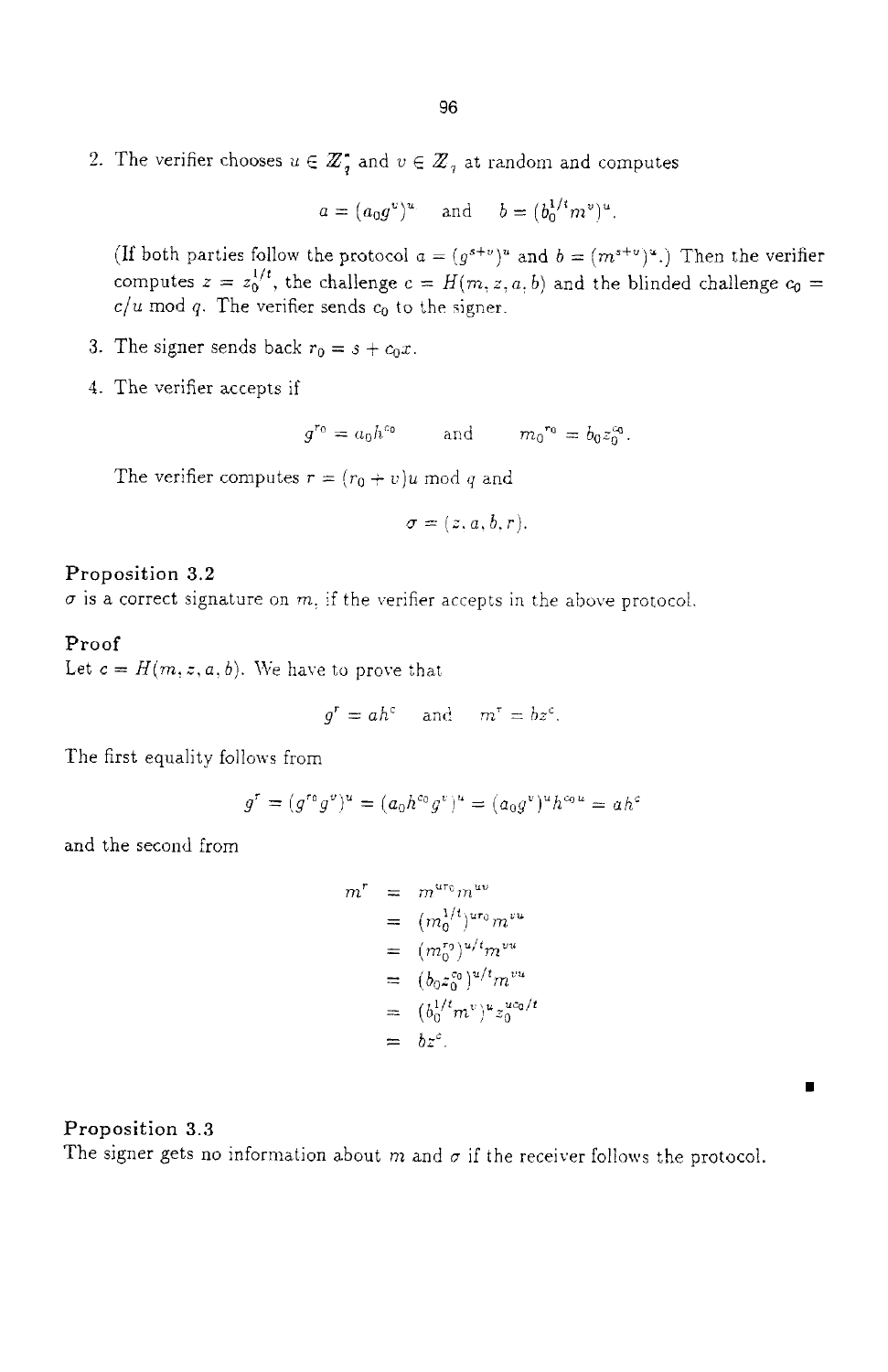#### Proof

We will show that for all  $m$ ,  $z$ ,  $a$ ,  $b$  and  $r$  such that

$$
g^r = ah^c
$$
  
\n
$$
m^r = bz^c
$$
  
\n
$$
c = H(m, z, a, b)
$$

and for all  $m_0$ ,  $z_0$ ,  $a_0$ ,  $b_0$ ,  $c_0$  and  $r_0$  such that

$$
g^{r_0} = a_0 h^{c_0}
$$
  

$$
m_0^{r_0} = b_0 z_0^{c_0}
$$

there is exactly one set of values of t, *u* and *v* such that the signer sees  $(m_0, z_0, a_0, b_0, c_0, r_0)$ , when making the signature  $\sigma$  on  $m$ . In other words, that there is exactly one set of values of *t, u* and v such that

$$
m = m_0^{1/t}
$$
  
\n
$$
a = (a_0 g^v)^u
$$
  
\n
$$
b = (b_0^{1/t} m^v)^u
$$
  
\n
$$
c = c_0 u
$$
  
\n
$$
r = (r_0 + v)u.
$$

First, *m* and *rno* determine *t* as

 $m_0 = m^t \iff t = \log_m m_0.$ 

Secondly, *u* and *v* are determined by *c*. *c*<sub>0</sub>, *r* and *r*<sub>0</sub> as  $u = \frac{c}{c}$  and  $v = \frac{c_0}{c}r - r_0$ .

$$
u = \frac{c}{c_0} \quad \text{and} \quad v = \frac{c_0}{c}r - r_0.
$$

Thus we just need to show that these values of  $t$ ,  $u$  and  $v$  satisfy

$$
a = (a_0 g^v)^u
$$
 and  $b = (b_0^{1/t} m^v)^u$ .

In doing this it can be assumed that  $z_0 = m_0^x$  and  $z = m^x$ , because the signer actually proves that  $z_0$  equals  $m_0^x$  when making a blind signature. Hence  $m_0 = m^t$  implies that

 $z_0 = z^t$ .

The first equality is proven as follows

Þ

$$
a = g^r h^{-c} = g^{(r_0+v)u} h^{-uc_0} = (g^{r_0} g^v h^{-c_0})^u = (a_0 g^v)^u.
$$

The second equality follows by similar rewritings:

$$
b = m^r z^{-c}
$$
  
=  $m^{(r_0+v)u} z^{-c_0 u}$   
=  $(m^{r_0} m^v z^{-c_0})^u$   
=  $((m_0^{r_0} r_0)^{r_0} m^v (z_0^{1/t})^{-c_0})^u$   
=  $((m_0^{r_0} z_0^{-c_0})^{1/t} m^v)^u$   
=  $(b_0^{1/t} m^v)^u$ .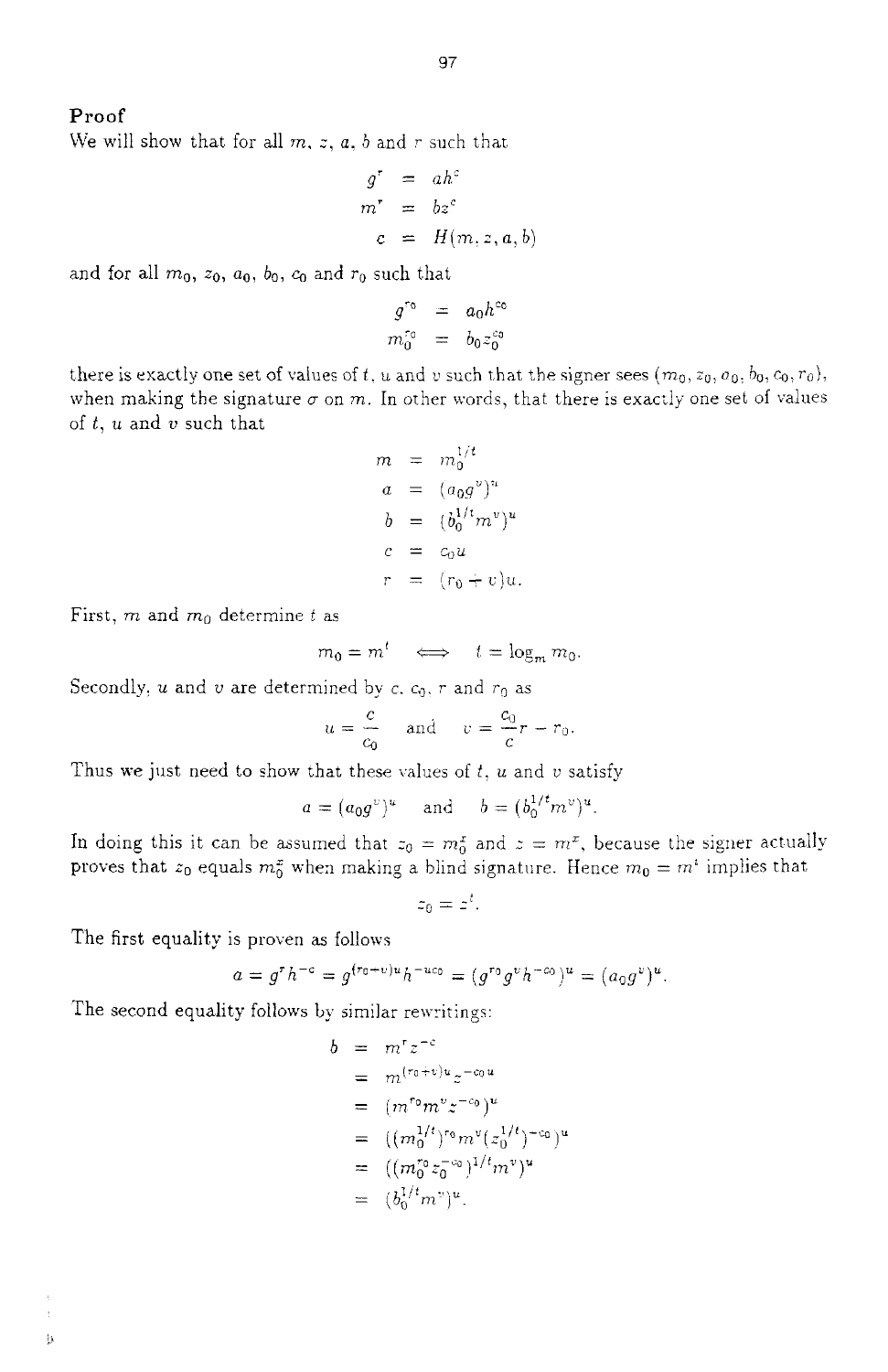This completes the proof. *8* 

Hence, this signature scheme allows the receiver to obtain blind signatures. In particular it is possible for the receiver to get a signature on any message that he chooses. In order to avoid this problem in the application to wallets, the organization only signs a blinded message if the challenge is signed by *T.* The resulting scheme is presented in the next subsection.

## **3.5** Blind Signatures in Wallets

We assume that a center  $Z$  is the signer. The public key of  $Z$  is  $h_Z$  and the secret key is  $x_Z = \log_g h_Z$ .

- **1.** *C* chooses the blinding factor  $t \in \mathbb{Z}_q^*$  at random and sends  $m_0 := m^t$  to Z.
- 2. *Z* and *C* choose  $a_0$  and  $b_0$  using a coin-flipping (as in Section 3.3) protocol, such that only *Z* knows  $s = \log_a a_0 = \log_{m_0} b_0$ .
- **3.** *Z* computes  $z_0 := m_0^{xz}$  and sends it to *C*.
- **4.** *C* computes  $z := z_0^{1/t}$  and chooses *u* and *v* at random. Then it sends  $(a_0, b_0, z, u, v, t)$ to *T.*
- **5.** Both *T* and *C* can then compute  $a := (a_0 g^v)^u$ ,  $b := (b_0^{1/t} m^v)^u$ ,  $c := H(m, z, a, b)$  and  $c_0 := c/u$ . *T* signs  $c_0$  and sends it to *C*.
- 6. *C* verifies the signature before sending the challenge and the signature to Z.
- 7. From now on the protocol for constructing and verifying blind signatures is followed. Hence  $Z$  computes the response,  $r_0$ , and sends it to  $C$ .  $C$  verifies this response before forwarding it to *T*. Finally *T* unblinds  $r_0$  and verifies the signature.

#### Theorem **3.4**

If *C* follows the protocol then

- 1. *2* gets no information about the signature on m.
- *2.* T sends no iriformation to *Z* except a random signature on *ro.*
- 3.  $Z$  sends no information to  $T$  except  $z_0$ .

#### Proof

Assume that *C* follows the protocol.

1. *Z* sees messages with the same distribution as in the original protocol for making blind signatures — except that *Z* cannot choose  $(a_0, b_0)$  freely anymore. But this pair is chosen at random. Hence this property follows from Proposition **3.3.**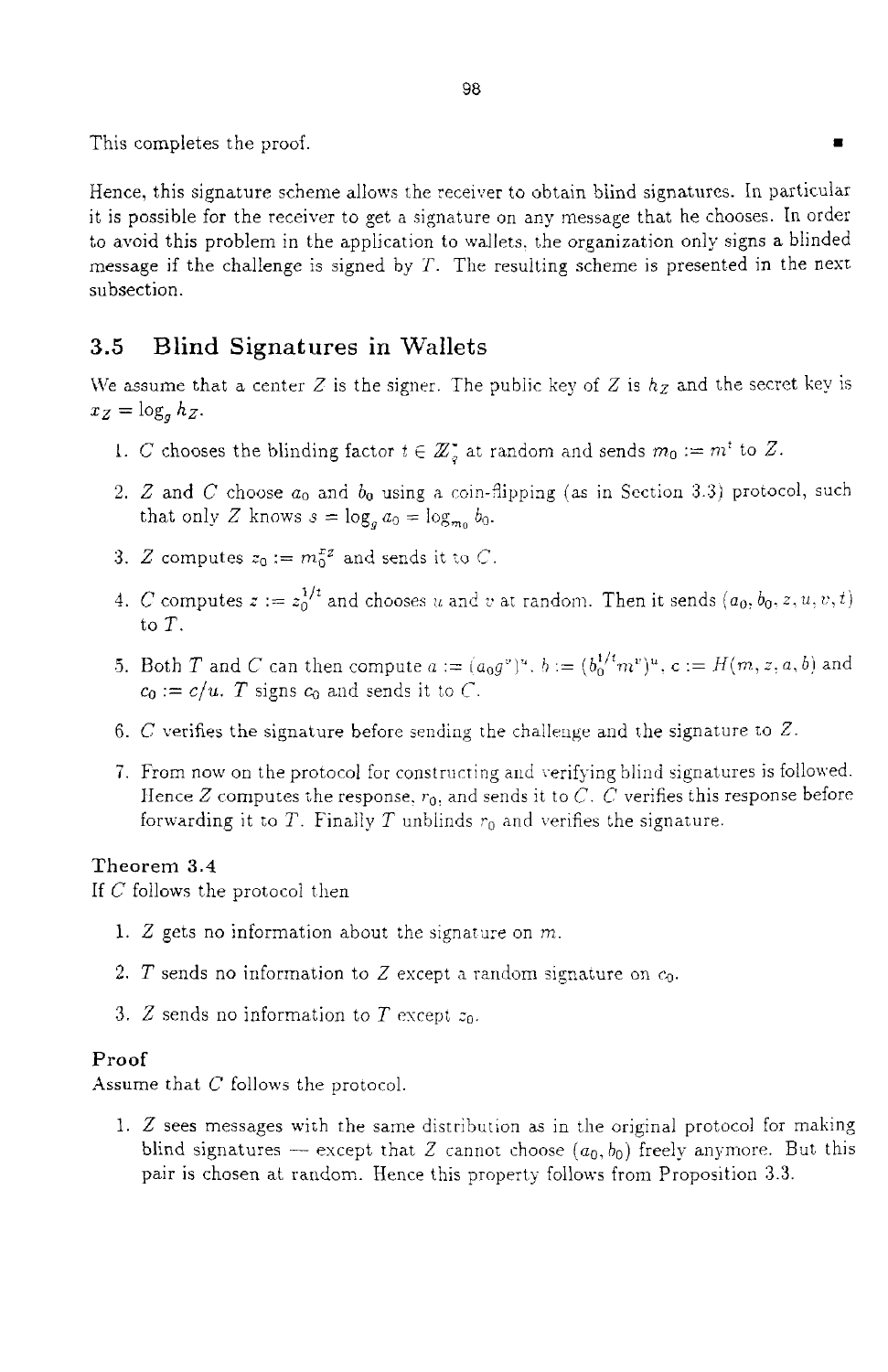- 2. The only information, which originates from  $T$  is the signature on  $c_0$ . However, Proposition **3.1** implies that this signature is randomly chosen among the possible signatures.
- **3.** *T* sees the following messages from 2:

$$
(a_0, b_0), z_0^{1/t}
$$
 and  $r_0$ ,

and *T* receives *u*, *v* and *t* from *C*. Here  $(a_0, b_0)$  is uniformly distributed (by the same argument **as** in the proof of Proposition **3.1),** and *r0* is uniquely determined. Hence, Z can only send information to *T* via *z.* 

*8* 

Note that if *Z* does not compute  $z_0$  as  $m_0^{z}$  then *C* will discover it. Thus, it is impossible for  $Z$  to send information to  $T$  without being detected. However, as we shall see in the next section even this possibility of inflow is eliminated in our application of the protocol.

We now look at the security of the protocol and assume that  $T$  and  $Z$  both follow the protocol. It will be argued that if the basic signature scheme is secure, and if *T*'s signatures cannot be faked, then no matter what a polynominlly bounded *6* does: it learns no more than a random signature on m.

As  $\tilde{C}$  cannot forge T's signatures, it can be assumed that  $c_0$  is computed as  $c_0 :=$  $H(m, \tilde{z}, \tilde{a}, \tilde{b})$ , where  $\tilde{C}$  can choose  $\tilde{z}$ ,  $\tilde{a}$  and  $\tilde{b}$ , but not *m*. By the assumption about H this means that  $\tilde{C}$  cannot control the value of  $c_0$  ( $\tilde{C}$  cannot force  $c_0$  to be any particular value, except by trying different values for 5: **6** and *b* and hoping they will give a "good" value of  $c_0$ ). Thus  $\tilde{C}$  does not seem be better off in this situation than when it just gets a ''normal" signature from the signer.

# **4** Obtaining **a** Pseudonym

This section shows how the wallet can get a public key. which is signed by a key authentication center. The signature on the public key will be called a *validator*. This protocol has the property that neither the center nor any other unlimited powerful organization can link the identity of the user to the public key (or its validator).

Combining this result with Section *3.3* gives a method for *T* to sign messages without revealing any information at all about the owner of the wallet. This provides a method for *T* to validate the messages, which C sends to the outside world: without revealing anything about the identity of the user; these messages are only accepted by the organizations if they arc signed properly (by *T).* 

We now show how *T* can generate a secret key  $x \in \mathbb{Z}_q^*$  and obtain a certificate on the corresponding public key  $h = g^x \mod p$ . In order to get started, it is assumed that each *T* is born with a secret key,  $x_T$ , and a corresponding public key,  $h_T$ , to the signature scheme described in Section *3.3.* These signatures can be traced to *T* (and hence to the individual), and they are therefore only used in an initial step where *T* gets a validated key from a key authentication center  $(Z)$ . The center issues validators using the blind signature scheme from the previous section with secret key  $x<sub>Z</sub>$  and public key  $h<sub>Z</sub>$ .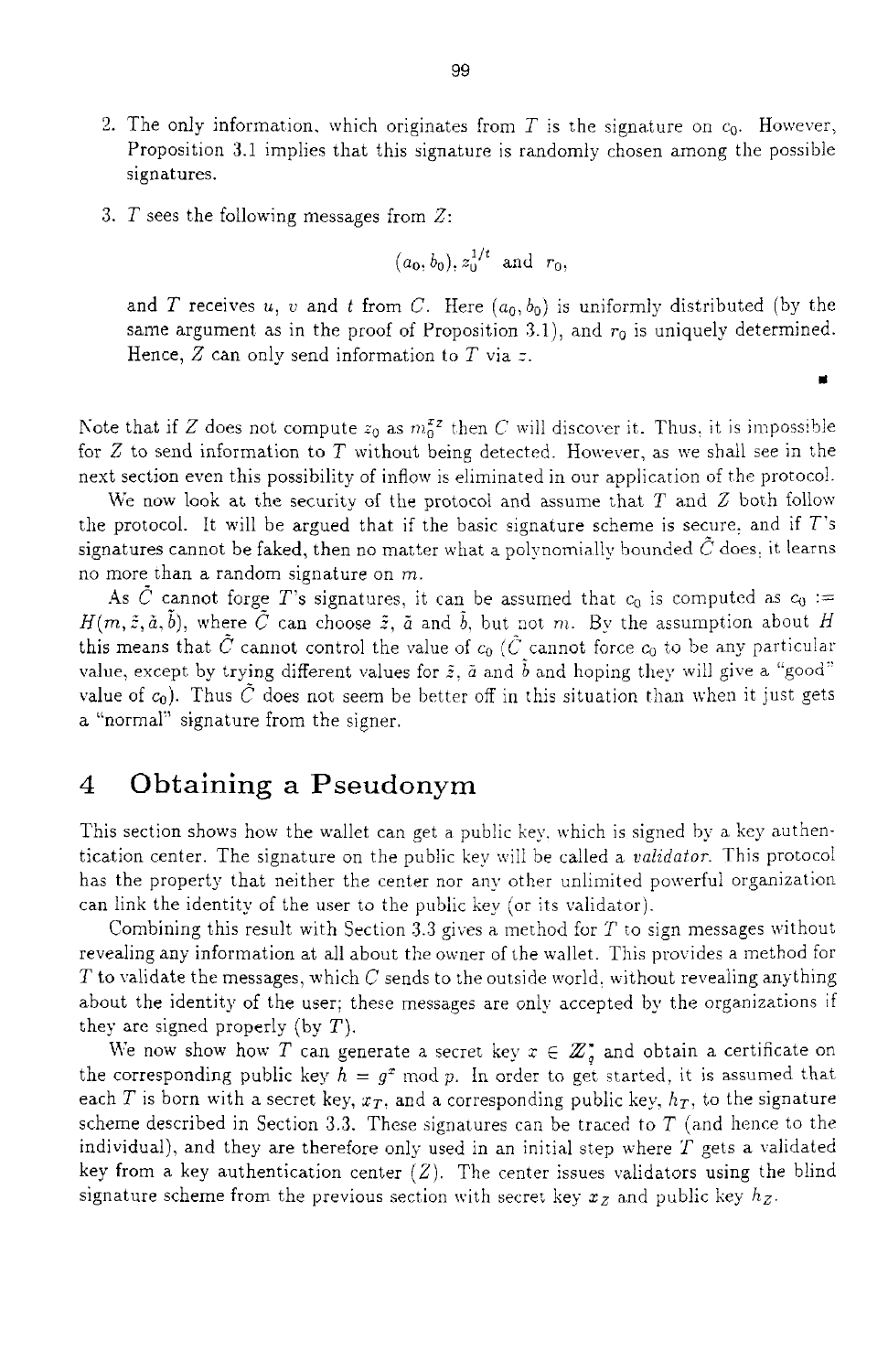The basic idea of the protocol for issuing validators is that C and *T* first execute a coin-flipping protocol in order to choose a secret key, z. which only *T* learns. The corresponding public key is denoted by h. Then *C* chooses a blinding factor,  $t \in \mathbb{Z}_q^*$ , and *C* signs the blinded public key  $(h_1 = h^t)$ . Note, that in the process of making the blind signature, *T* has to sign a challenge computed as  $H(h, h^{xz}, a, b)$ . This signature guarantees to *2* that it validates a public **key** which is accepted by *T.* There is no need that *T* signs  $h_1$  before *Z* starts making the blind signature, because before *Z* computes the response, it only produces random messages, which a cheating *C* could have produced by itself. In more detail the protocol goes like this:

- 1. C chooses  $y_0 \in \mathbb{Z}_q^*$  at random and sends a commitment to  $y_0$  to T.
- 2. *T* chooses  $y_1 \in \mathbb{Z}_q^*$  at random and sends  $h_0 := g^{y_1}$  to C.
- **3.**  $C$  opens the commitment and sends  $y_0$  to  $T$ .
- **4.** *T* **and** *C* **compute**  $h := h_0^{y_0}$ **, and** *T* **computes the secret key**  $x := y_0 y_1 \text{ mod } q$ **.**
- 5. *T* computes  $z := h_Z^z$  and sends it to *C*.
- 6. *C* chooses  $t \in \mathbb{Z}_q$  at random and sends  $h_1 := h^t$  to Z.
- 7. Z makes a blind signature on h by signing  $h_1$  as follows:
	- (a) *Z* computes  $z_0 := h_1^{xz}$ . Then *Z* and *C* choose  $(a_0, b_0) := (g^{s_0}, h_1^{s_0})$  at random such that only Z knows  $s_0$ , whereas both know  $a_0$  and  $b_0$ . Z sends  $z_0$  to C.
	- (b) C first verifies that  $z_0 = z^t$ , and then it chooses  $u \in \mathbb{Z}_q^*$  and  $v \in \mathbb{Z}_q$  at random and computes

$$
a := (a_0 g^v)^u
$$
 and  $b := (b_0^{1/t} h^v)^u$ .

*C* then sends  $u, v, t$  and  $(a_0, b_0)$  to  $T$ .

- (c) *T* computes the pair  $(a, b)$  just as *C* did, the challenge  $c := H(h, z, a, b)$ , and  $c_0 := c/u \mod q$ . Then it signs  $c_0$  using  $x_T$  (with help from C) and sends the signature to  $C$ .
- (d) C computes  $c := H(h, z, a, b)$ ,  $c_0 := c/u$ , and verifies the signature. C then forwards  $c_0$  and the signature to  $Z$ .
- (e) *Z* verifies the signature on  $c_0$  and computes  $r_0 := s_0 + c_0 s_Z$  mod *q*.
- (f) *C* verifies chat

$$
g^{r_0} = a_0 h_Z^{\varepsilon_0} \qquad \text{and} \qquad h_1^{r_0} = b_0 z_0^{\varepsilon_0}
$$

and computes  $r = (r_0 + v)u \mod q$ . Then *C* forwards  $r_0$  to *T*.

(g) T computes  $r := (r_0 + v)u \mod q$  and verifies that:

$$
g^r = ah_Z^c \qquad \text{and} \qquad h^r = bz^c.
$$

Theorem **4.1** 

This protocol satisfies: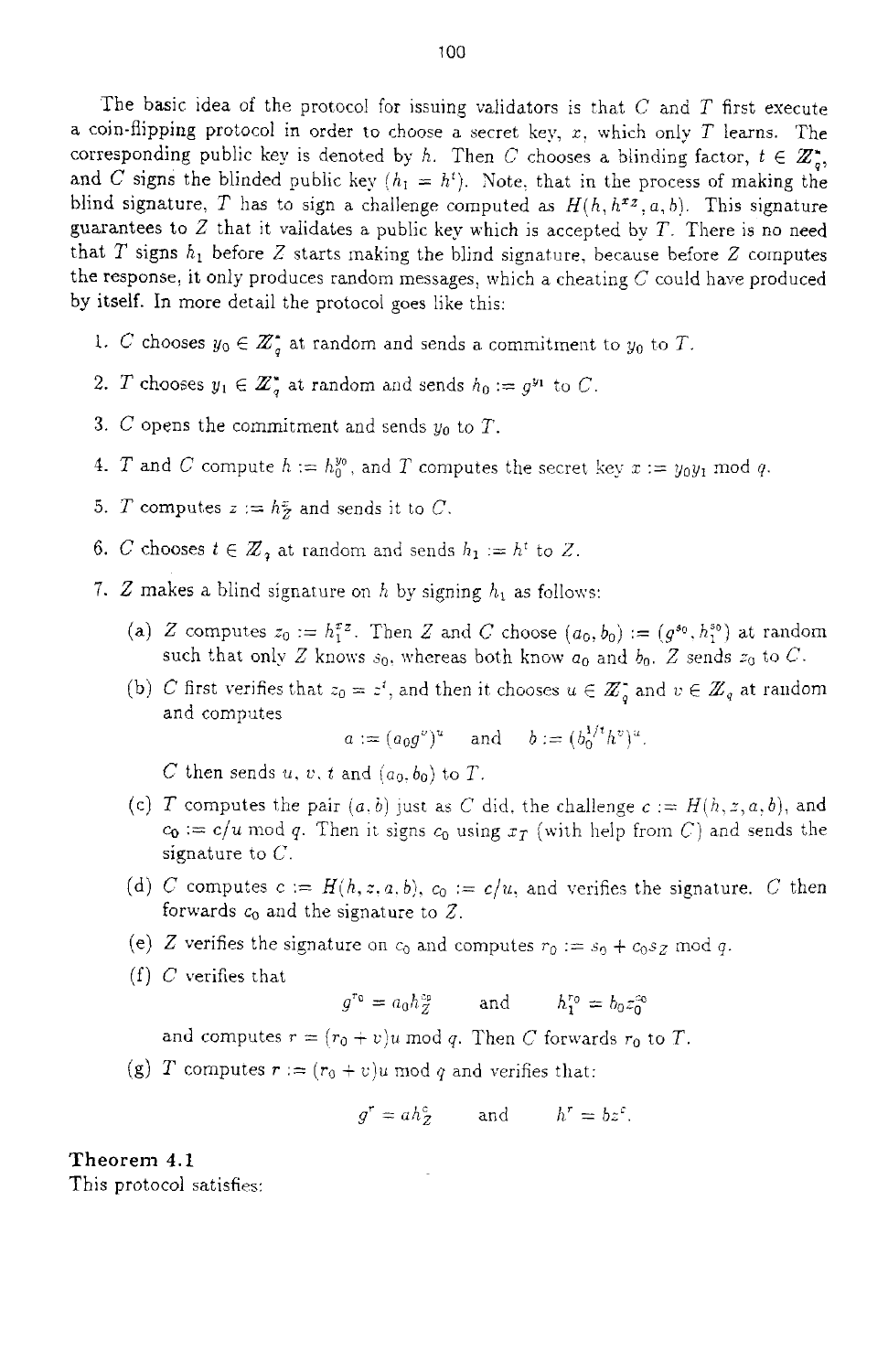- 1. If *T*, *C* and *Z* follow the protocol, then *T* gets *Z*'s signature on *h*.
- 2. If *C* follows the protocol then *2* gets no information about h or *G-.* This is true even if *T* and *2* have unlimited computing power.
- **3.** If *C* follows the protocol then *Z* can construct all messages with the same distribution in expected polynomial time except the signature on  $c<sub>0</sub>$ .
- **4.** If *C* follows the protocol, then *T* can simulate all messages that it receives escept *TO.*
- 5. If the blind signature scheme is secure then a polynomially bounded  $\bar{C}$  cannot get a validated public key for which he knows the corresponding secret key.

## **Proof**

The first three properties are straightforward to prove, and the fourth follows from Theorem 3.1 and the fact that *T* can compute *z* by itself. **.As** for the last property, note that the security of the blind signature scheme means that  $\tilde{C}$  can only get a signature on  $h$ , but  $\tilde{C}$  cannot find the secret key corresponding to h (i.e. log<sub>a</sub> h) unless it can compute discrete logarithms in  $G_q$ .

As *C* can make sure that the signature on  $c_0$  is random among all possible signatures, this theorem shows that the protocol for issuing a validated public key has no outflow. Furthermore, as  $r_0$  is uniquely determined from the other messages the protocol protects against inflow.

# **5 An Application** to Databases

This section first describes how a very simple database offering unconditional privacy as well as correctness can be constructed, and then it is shown how a database in which the information is kept secret from both *T* and *C* can be constructed. By similar techniques. *it* is also possible to construct databases in which

- 1. The data is known by  $T$ , but kept secret from  $C$ : and
- 2. The data is known by C. but kept secret from *T.*

Whenever  $T$  signs a message (anonymously) with respect to a public key, which is validated by the key authentication center, the signature will be referred to as a certified signature.

# **5.1 A Simple Database**

The wallet can be used to store the personal database described in the introduction **a**  iollows:

 $\bullet$  All information in the database is stored by  $T$  and  $C$ .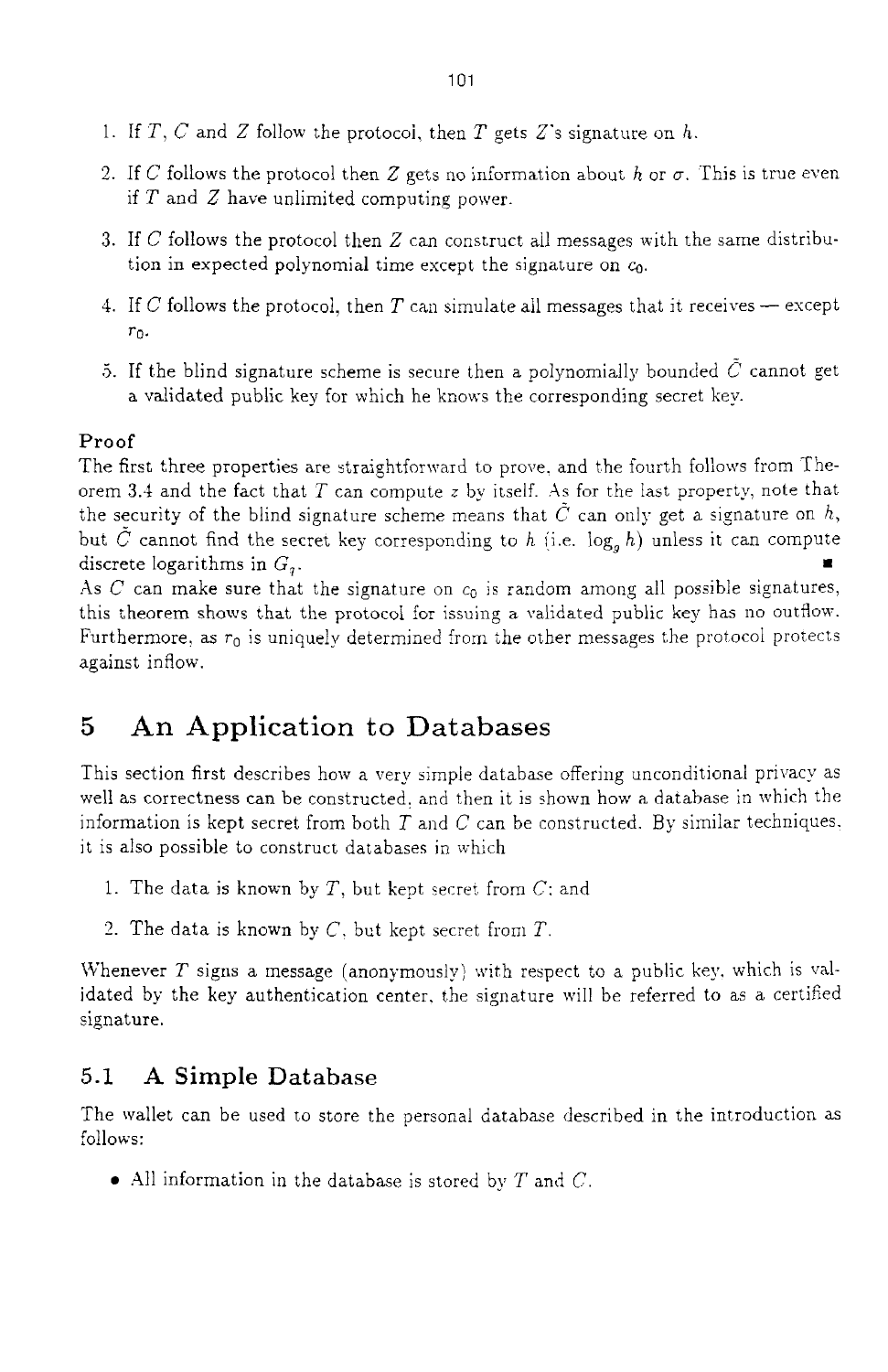- Whenever an organization updates a field in the database: it sends a signed message to the wallet.  $C$  verifies the signature before it updates the database and forwards the new information plus the signature to  $T$ . Finally  $T$  verifies the signature and updates the database.
- When an organization wants to read a field in the database (or a function-value of several fields), a certified signature on the value is sent to the organization.

## *5.2* **Database with** Hidden Information

The implementation presented above has the property that hah *T* and *C* know all information in the database. This could be a little dangerous for the user; because *T* could leak all information, in case it is captured by another person, who is able to break the tamper-resistance. On the other hand, there might be certain very sensitive data in the database, which the user should not know either (or does not want to be stored in his computer).

In the following it is therefore shown how the above database can be modified such that neither *T* nor *C* knows the data, but *T* is still able to control that *C* does not change anything in the database. We shall, however. only give protocols which allow the organization to read or write a single bit in the database. The following scheme for probabilistic encryption is an important ingredient in these protocols.

### Probabilistic Encryption

Let  $n = pq$ , where p and q are primes both equivalent to 3 modulo 4. In order to encrypt a bit *b*, the committer chooses  $r \in \mathbb{Z}_n^*$  at random and computes

$$
BC(n, b, r) := (-1)^b r^2 \bmod n.
$$

**A** person knowing *p* and *q* can decipher a given ciphertext by determining ivhether it is a. quadratic residue or not. However, for a person not knowing *p* and *q* this is presumably infeasible.

Let  $n_1$  and  $n_2$  be two different moduli as above, and let  $\beta_1 = (-1)^b r_1^2 \text{ mod } n_1$  and  $\beta_2 = (-1)^b r_2^2$  mod  $n_2$  be probabilistic encryptions of the same bit  $b \in \{0, 1\}$ .

#### Theorem 5.1

There exists a four-round protocol with securit,y parameter *k* in which a person, *P.* knowing  $r_1$  and  $r_2$  can prove to another person. V, that  $\beta_1$  and  $\beta_2$  are in fact encryptions of the same bit. More precisely this protocol satisfies:

- 1. If *P* and *V* follow the protocol, then *V* will accept, if  $a = b$ .
- 2. If V follows the protocol and  $a \neq b$ , then V will reject the proof with probability at least *2-k* no matter what an unlimited powerful prover does.
- **3.** It is a proof of knowledge of  $r_1$  and  $r_2$ .
- 4. It is (computationai) witness hiding (see [FSSO]).

#### Proof

The protocol uses the cut-and-choose technique. The details are omitted here.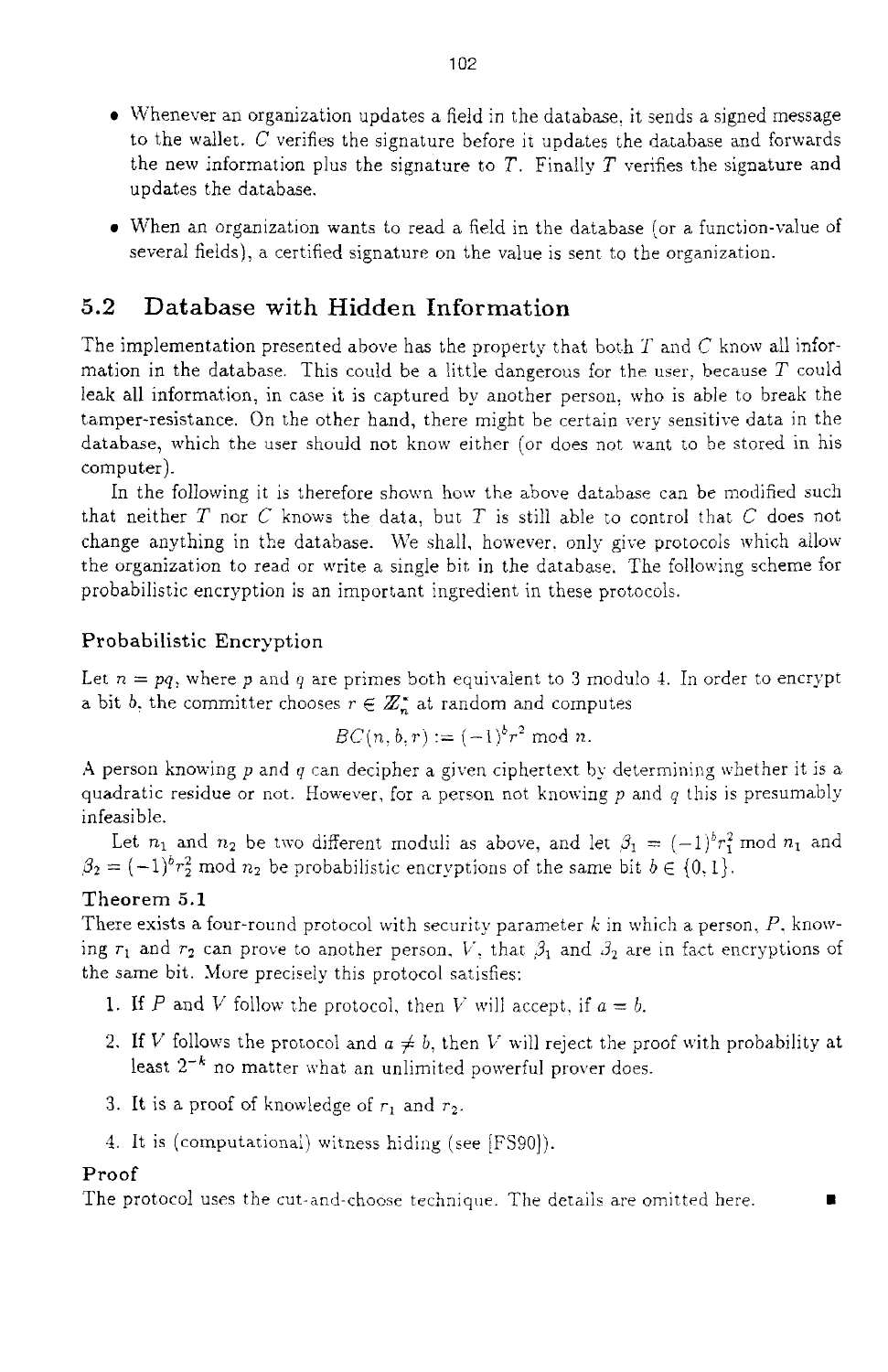### **The Protocols**

It is assumed that each organization. W, has a modulus,  $n_W$ , as above. and that W can make digital signatures. Prior to the execution of the read and write protocols to be described, the following start-up protocol is executed:

- 1. *W* constructs a request of the form  $(n_W, op, name, time)$ , where  $op \in \{read, write\}$ , *name* identifies thc bit which *W* wants to read or write. and *time* is a time-stamp. This request is signed and sent to the wallet together with certificates, which show that  $n_W$  is a valid modulus and that the public key of W (for the signature scheme) is valid.
- 2. C verifies the request and certificates, and if they are legal, C forwards them to *T.* In particular, C verifies that *time* is constructed correctly so that IV has not encoded any information in it.
- **3.** *T* verifies the request and the certificates.

Whenever *T* and *C* sign a message in the certified signature scheme *op. name,* time and *nw* are included in the message. This prevents obvious frauds by C in which signatures from previous executions of the same or different protocols are reused.

Furthermore, each write protocol must be immediately followed by a protocol in which *T* sends a signed message to W (through C) in which it confirms having received the required messages.

For each bit *b* in the database, *T* has given *C* a commitment  $\beta_T = BC(n_0, b_T, r_T)$  to a bit  $b_T$ , and *C* has given *T* a commitment  $\beta_C = BC(n_0, b_C, r_C)$  to a bit  $b_C$  such that  $b = b_T \oplus b_C$ . The modulus  $n_0$  is the modulus of the organization which wrote *b*. An organization, W, with public modulus  $n_W$  can read *b* as follows

- 1. *T* chooses  $s_T \in \mathbb{Z}_{nw}^*$  at random and sends  $\alpha_T := (-1)^{b_T} s_T^2$  mod  $n_W$  to *C*. *T* proves to *C* that  $\alpha_T$  and  $\beta_T$  are encryptions of the same bit.
- 2. *C* chooses  $s_C \in \mathbb{Z}_{n_W}^*$  at random and sends  $\alpha_C := (-1)^{i_C} s_C^2 \mod n_W$  to *T*. *C* proves to *T* that  $\alpha_G$  and  $\beta_G$  encrypt the same bit.
- **3.** *T* and *C* sign  $\alpha := \alpha_T \alpha_C$  using the certified signature scheme. This signature (and  $\alpha$ ) is sent to W (through C).
- 4. W verifies the signature and finds the encrypted bit by deciphering  $\alpha$ .

This protocol has the following properties:

- If *C* follows the protocol: No matter what (an unlimited powerful) *T* does,  $\alpha$  is a random encryption of *b*. Furthermore, the signature on  $\alpha$  does not contain any information other than the fact that a legal *T* produced it.
- If *T* follows the protocol, then  $\alpha$  is an encryption of *b* as long as *C* cannot fake *T*'s signatures (or break the tamper-proofness).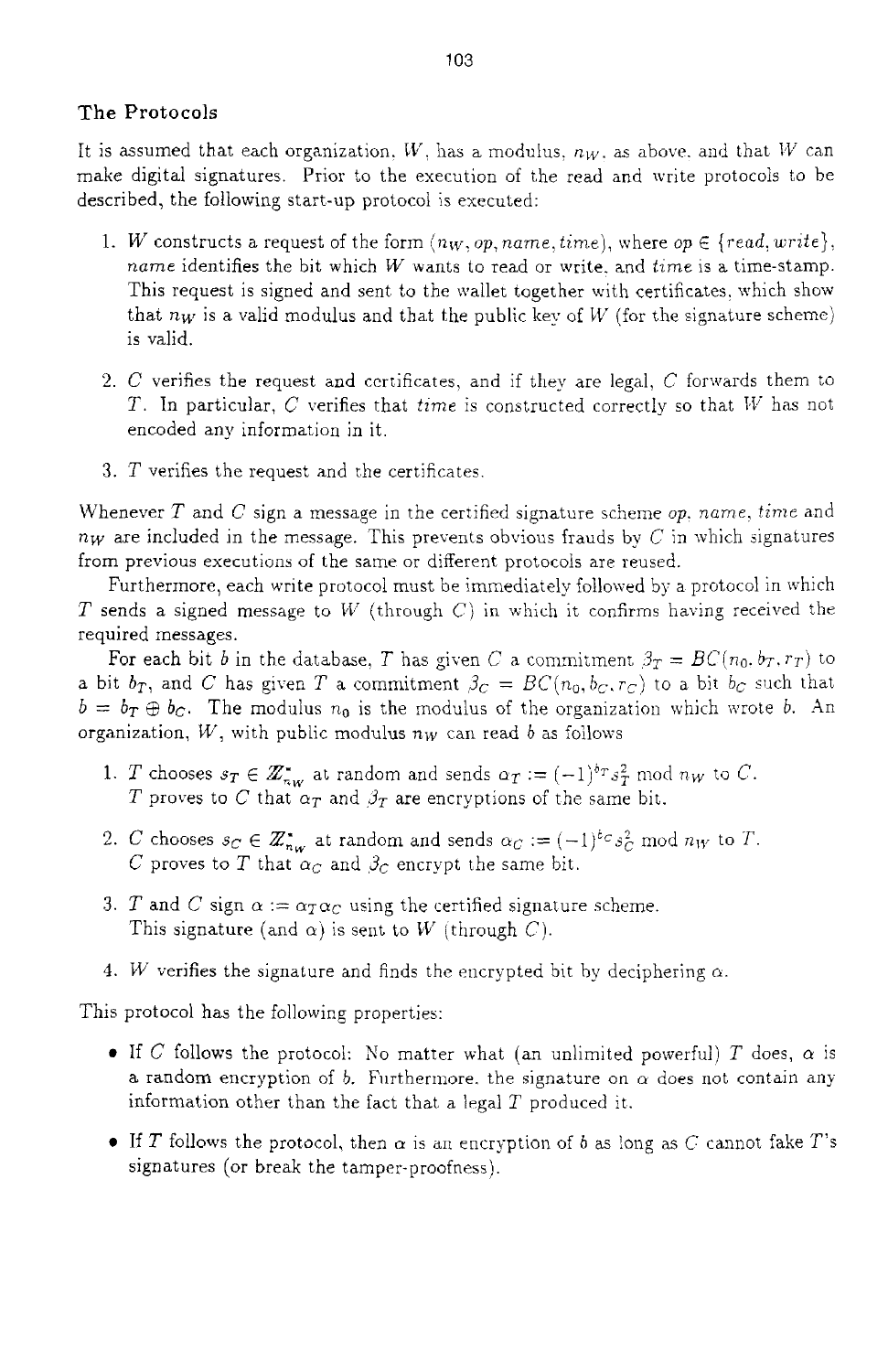$\bullet$  It does not make it easier for *T* and/or *C* to find *b* unless *W* tells them how to distinguish encryptions of 0 from encryptions of 1 modulo  $n_w$ .

The proofs of these properties are quite straightforward, and they are omitted from this extended abstract. The organization,  $W$ , can write a bit,  $b$ , in a given field in the database **as** follows:

- 1. *T* chooses  $a_T \in \{0,1\}$  and  $r_T \in \mathbb{Z}_{nw}^*$  at random and sends  $\alpha_T := (-1)^{a_T} r_T^2 \mod n_W$ to *c.*
- 2. *C* chooses  $a_C \in \{0,1\}$  and  $s_C \in \mathbb{Z}_{nw}^*$  at random and sends  $\alpha_C := (-1)^{a_C} s_C^2$  mod  $n_W$ to *T.*
- 3. *T* and *C* sign  $\alpha := \alpha_T \alpha_C$  in the certified signature scheme. This signature (and  $\alpha$ ) is sent to  $W$  (through  $C$ ).
- 4. W verifies the signature and finds the bit  $a$  by deciphering  $\alpha$ .
- 5. *W* and *C* choose  $r \in \mathbb{Z}_{nw}$  at random using a coin-flipping protocol.
- 6. W then computes  $b' = a \oplus b$  and  $\alpha_W := (-1)^{b'} \alpha r^2$ , which it subsequently signs. W sends the signature  $(\sigma_W)$  to C.
- 7. *C* computes  $\alpha_W$ , verifies  $\sigma_W$  and computes  $\beta_C := \alpha_W \alpha_I^{-1}$  and  $\beta_T := \alpha_T$  and  $r_C :=$ *rsc* and

$$
b_C := \begin{cases} a_C & \text{if } \alpha_W = \alpha r^2 \\ a_C \oplus 1 & \text{if } \alpha_W = -\alpha r^2. \end{cases}
$$

C then forwards  $\alpha_W$  and  $\sigma_W$  to T.

8. T verifies the signature and computes  $\beta_C := \alpha_W \alpha_T^{-1}$  and  $\beta_T := \alpha_T$  and lets  $b_T = a_T$ .

This protocol satisfies (again the proofs are omitted):

- If *T*, *C* and *W* follow the protocol then after the execution the following holds:
	- 1.  $\beta_T = BC(n_W, b_T, r_T)$ ;
	- 2.  $\beta_C = BC(n_W, b_C, r_C);$
	- 3.  $b = b_T \oplus b_C$ .
- If *C* cannot fake *T*'s or *W*'s signatures then  $b \oplus b_T$  equals the plaintext corresponding to  $\beta_C$ .
- After the execution  $b \oplus b_C$  equals the plaintext corresponding to  $\beta_T$  no matter what an unlimited powerful *T* does.
- C and/or T can only find b if they can distinguish quadratic residues from quadratic non-residues modulo  $n_W$ .